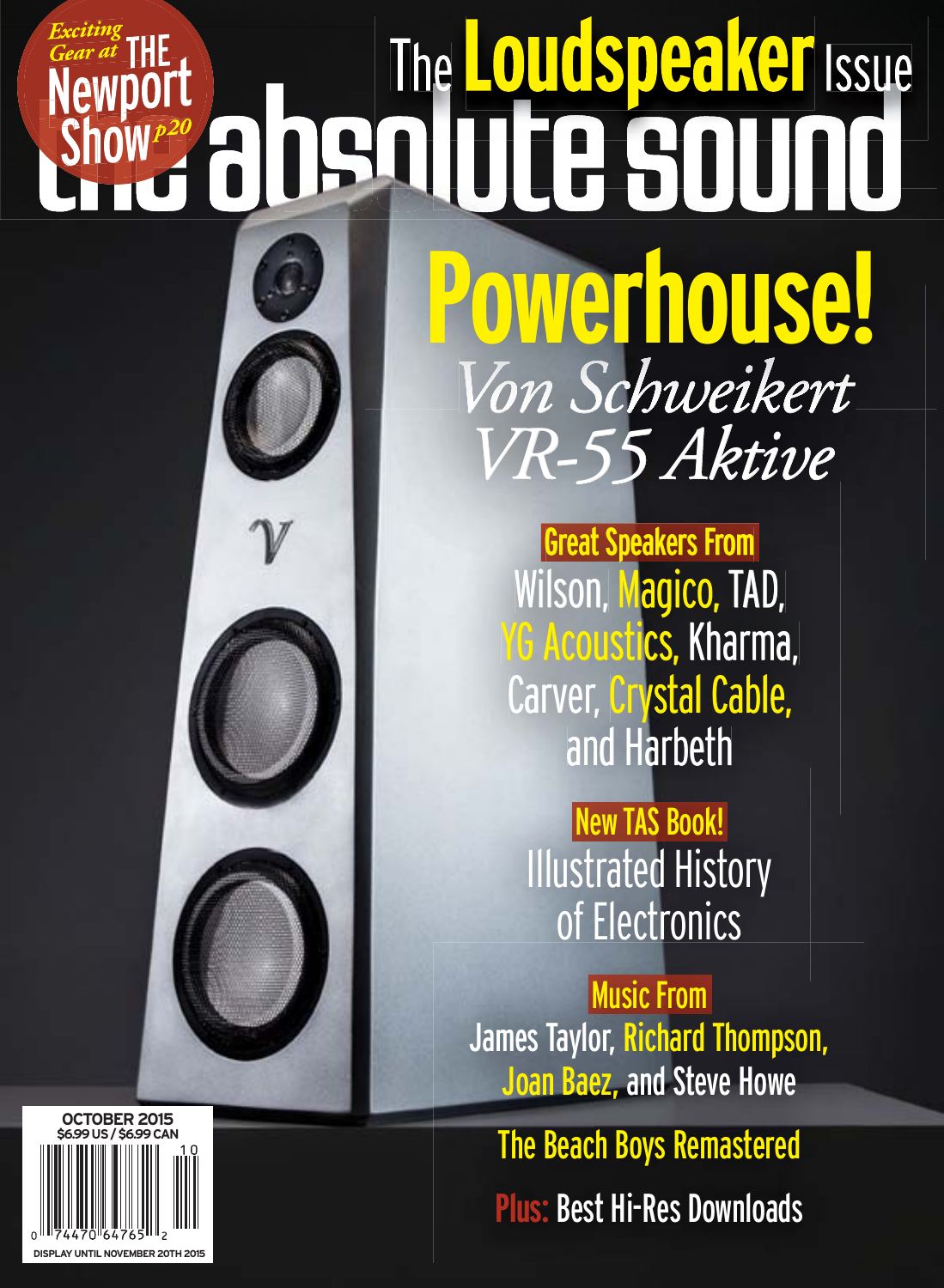eveloped to update and replace the aging VR-5 Series of products first introduced in 2004, the new Von Schweikert Audio four-driver, three-way VR-55 is available in either a Passive or Aktive version. The Aktive is identical to the Passive, save for the addition of an onboard 525-watt mono amp to drive the twin custom woofers.  $\begin{array}{c}\n\begin{array}{c}\n\uparrow \\
\downarrow \\
\downarrow \\
\downarrow \\
\downarrow \\
\downarrow\n\end{array}\n\end{array}$ 

> The VR-55's enclosure generally follows the form factor initially seen in the original VR-5 head units, though that model's two-piece stacking bass-module and mid/tweeter-module are now a single cabinet, like that of the VR-44 (the replacement for the longstanding and diverse VR-4 lineup). Standing 42" tall, 14" wide at the base, and 28" deep, tipping the scales at an impressive 190 pounds, the VR-55 Aktive employs a very narrow, chamfered front baffle around both the custom 6.5" ceramic midrange and the doped beryllium tweeter. The baffle shape is designed to promote wide dispersion. The front baffle slopes slightly backward, tapering from 14" wide at the base to just 9" wide at the top, to facilitate driver time alignment and accommodate the twin custom 8" woofers housed in the bottom of the baffle and the large Class D amplifier in the back.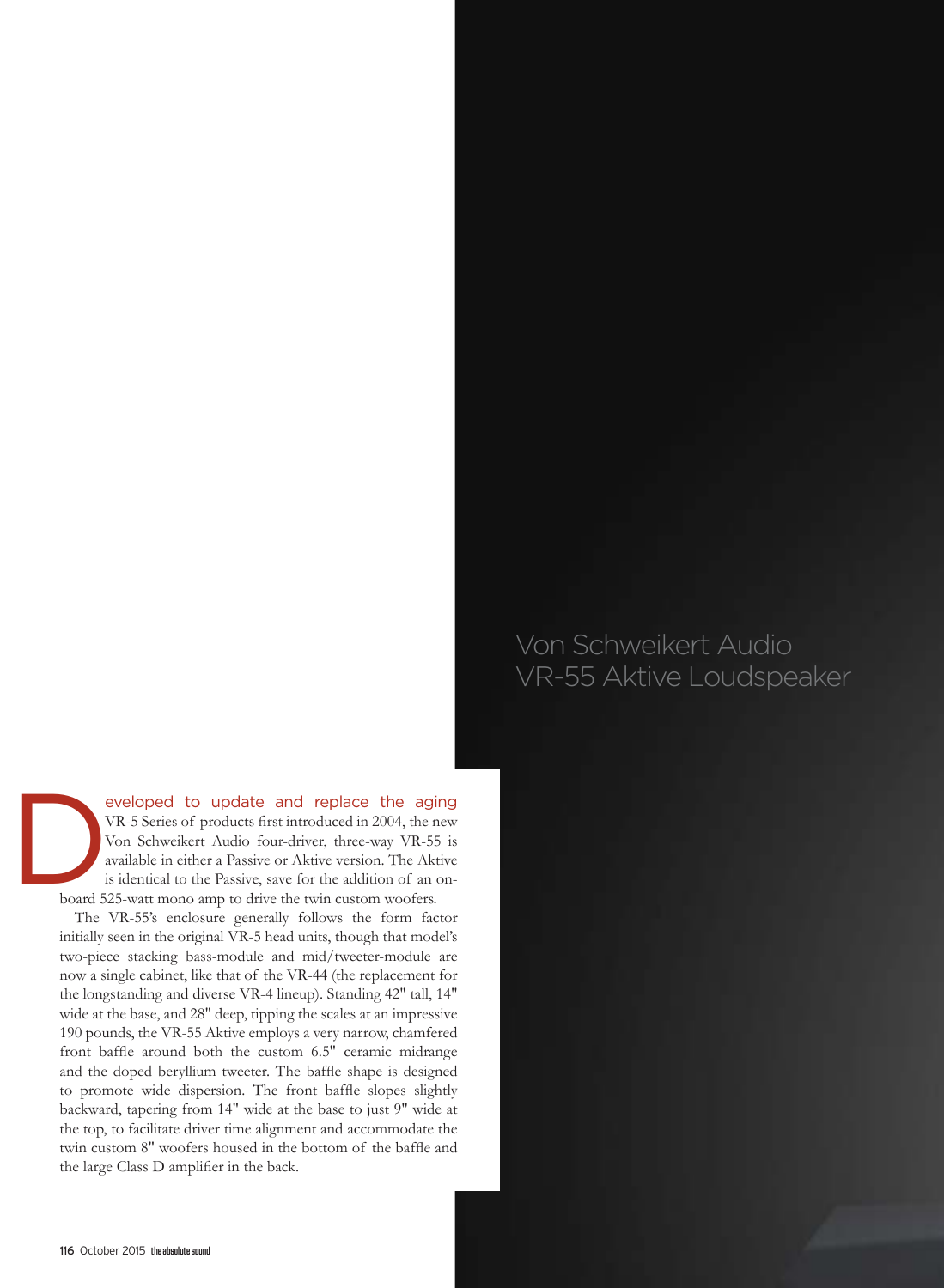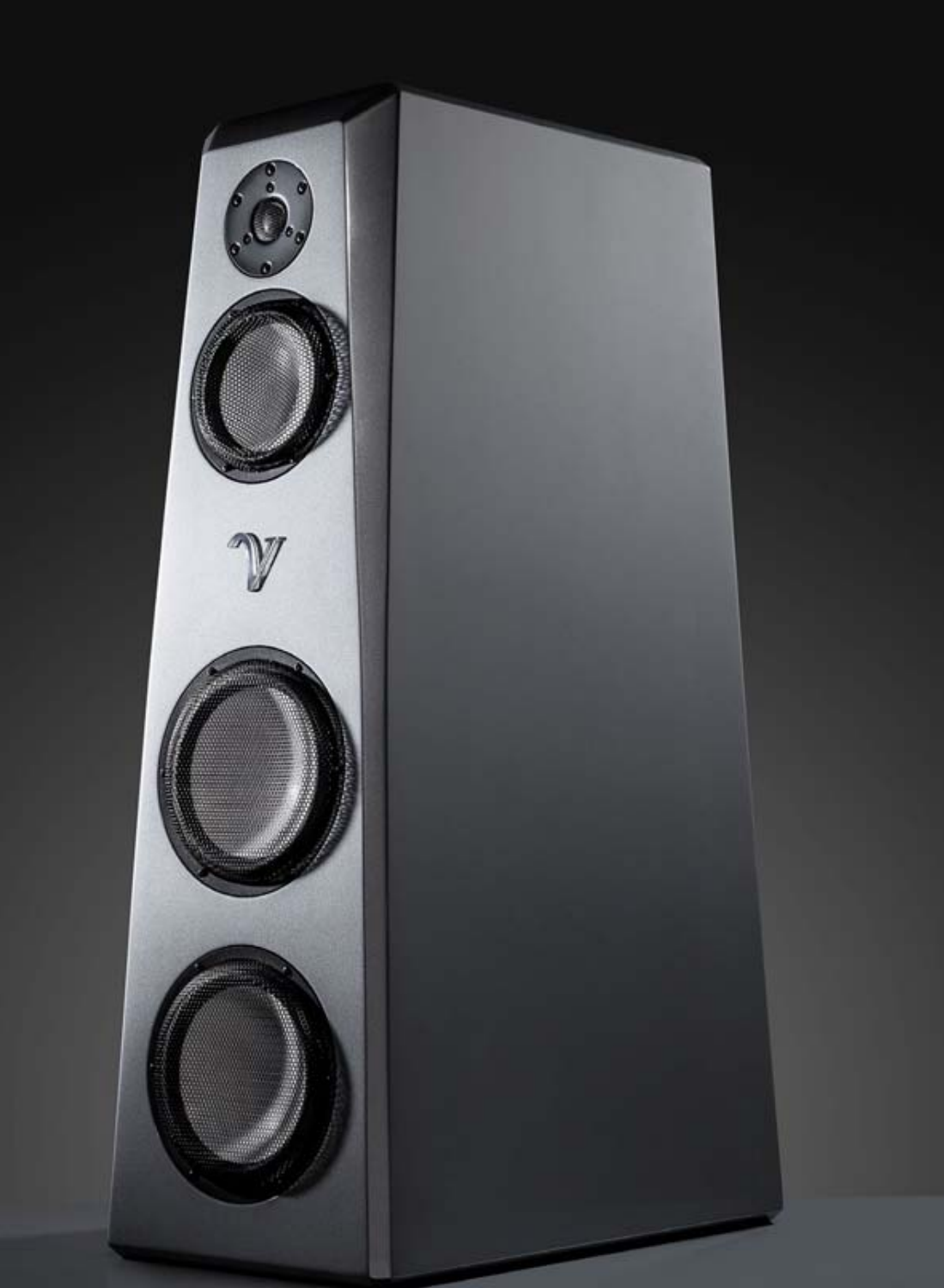Fabricated using VSA's patent-pending Triple-Wall Laminate Construction, my review pair's enclosures were finished in an impeccable piano-black lacquer. The outermost layer of this composite is a sheet of resin-based MDF (medium density fiberboard). The middle layer is a sheet of synthetic stone—made from crushed gravel, various other minerals, and a resin binder—that's bonded to the inner surface of the MDF outer shell. The innermost layer is hard felt.

Each of these three incongruent layers is bonded to the next with a thick (roughly  $1/5<sup>th</sup>$  of an inch), industrial, anti-vibrational, rubber-based adhesive designed to add yet an additional obstacle to vibration. The resultant triple-layered wall is roughly three inches thick. This construction exploits the natural effects of using three disparate layers, all with inherently different and effectively opposing native "Q's," working together as a resonance-cancellation system that effectively turns any unwanted energy into heat.

The finishing enclosure touch is what VSA calls Gradient Density Damping. This proprietary technique includes three different thicknesses of bonded Dacron batting. Packed extremely tightly closest to the cabinet walls, its density gradually decreases (i.e., it is less densely packed) as it nears the rear of the driver on its baffle. This innovative construction helps to provide exceptional absorption while greatly reducing reflections back into the cone.

First pioneered in the VSA UniField Model 3 speaker system in 2007, Gradient Density Damping is the result of extensive research using Cal Tech's Laser Interferometer Lab to measure speaker cabinet-wall vibration and the internal mechanical processes of storedand-released energy. According to Von Schweikert, cabinets constructed with this method offer measurably superior results to those using solid aluminum enclosures and do so at a drastically lower cabinet-production cost. This approach has proven so successful that it is utilized in all VSA models in production today, from the Vortex VR-22, to the VR-11SE Mk2, and the one-off, statement, four-tower VR-111XS.

The rear panel is busier than most, and its contents contribute significantly to the VR-55 Aktive's unique ability to seamlessly integrate with any room. Situated centrally on its nine-inch width—two inches down from the top—is the four-inch round housing for the 3" Rear Ambiance Retrieval ribbon tweeter, intended to match the transient response and tonal quality of the superb front tweeter and to help effectively replicate the concert hall (or recording studio's) acoustic space. An all-new ambience-retrieval circuit with a level control is also included. This control allows owners to tailor the rear tweeter's dipolar dispersion pattern and intensity to the environment—be it a hard and reflective surface or a softer, more absorptive one such as a curtain.

Behind a ten-inch-square silver plate near the bottom of speaker is a 525-watt mono Class D amplifier—engineered by and sourced from Channel Islands Audio, and using Hypex transistor modules and a linear power supply. This housing also contains the IEC socket and its amberlit rocker-switch, two sets of five-way binding posts for bi-wiring, and two small, round control knobs for fine-tuning both the woofers and the rear tweeter. (More on this later.)

Both sets of binding posts are WBT-0710Cu Nextgen, fabricated from 99.996% pure, oxygen-free copper plated with a single layer of 24k gold and fully insulated with Makrolon. This copper/ gold combination was chosen over similar posts fabricated from silver or platinum purely for its "sweeter" sonics.

About four inches above the amplifier plate, centered horizontally, is the six-inch mouth of the fluted woofer port. The woofer system employs a four-chamber hybrid transmission line and is useradjustable via the rear-loaded port, with a factory preset "Q" of 0.6.

Moving to the front baffle, we find a unique driver set, the result of a fouryear collaboration between Albert Von Schweikert and both Thiel and Partner (Accuton) and Scan-Speak. Albert's desire to eliminate what he felt was an unnatural resonance that spot-lit certain frequencies and prevented an overall natural timbre eventually led to the development of the VR-55's 8.5" and 6.5" Accuton ceramic-on-Nomex honeycomb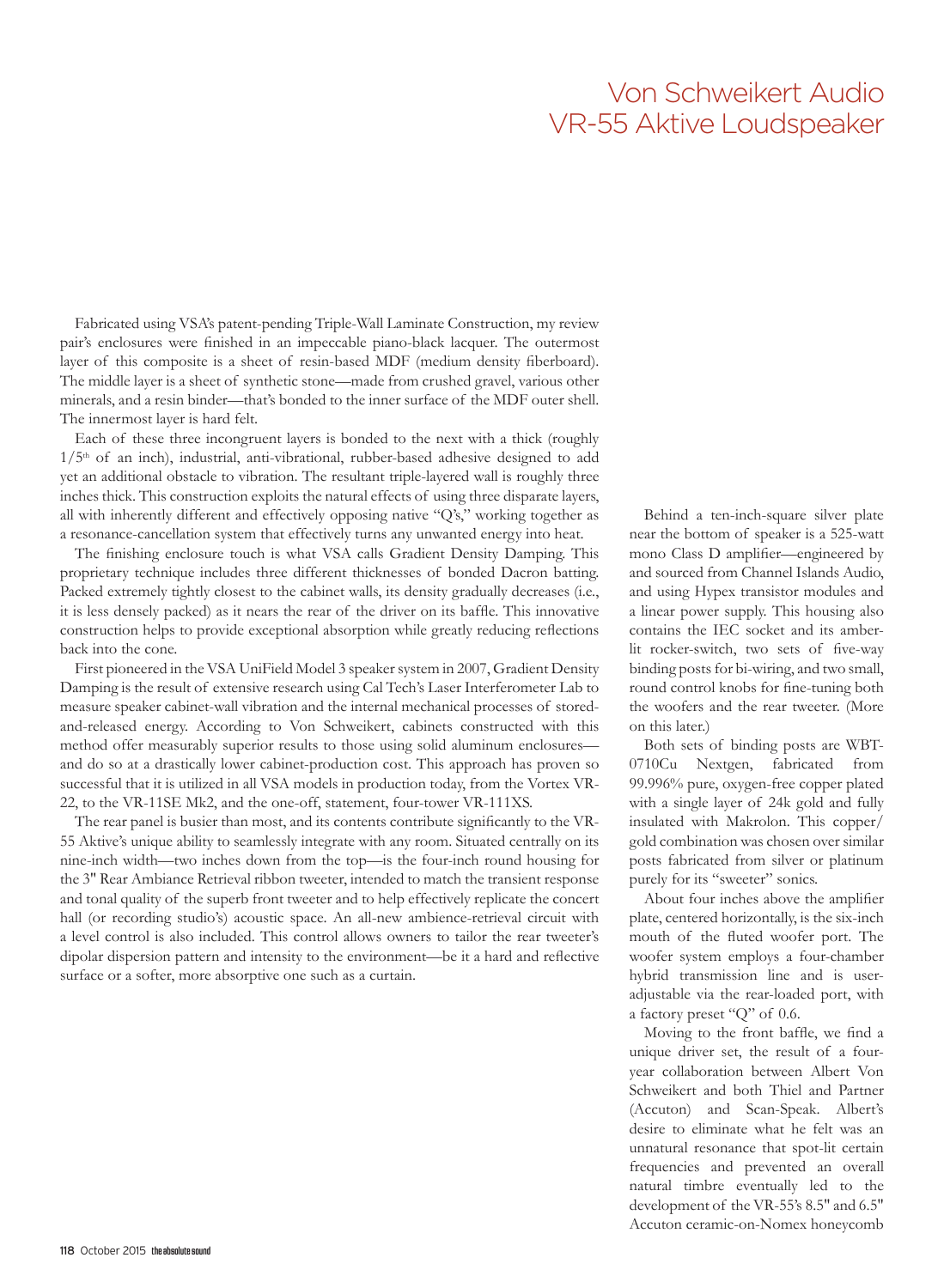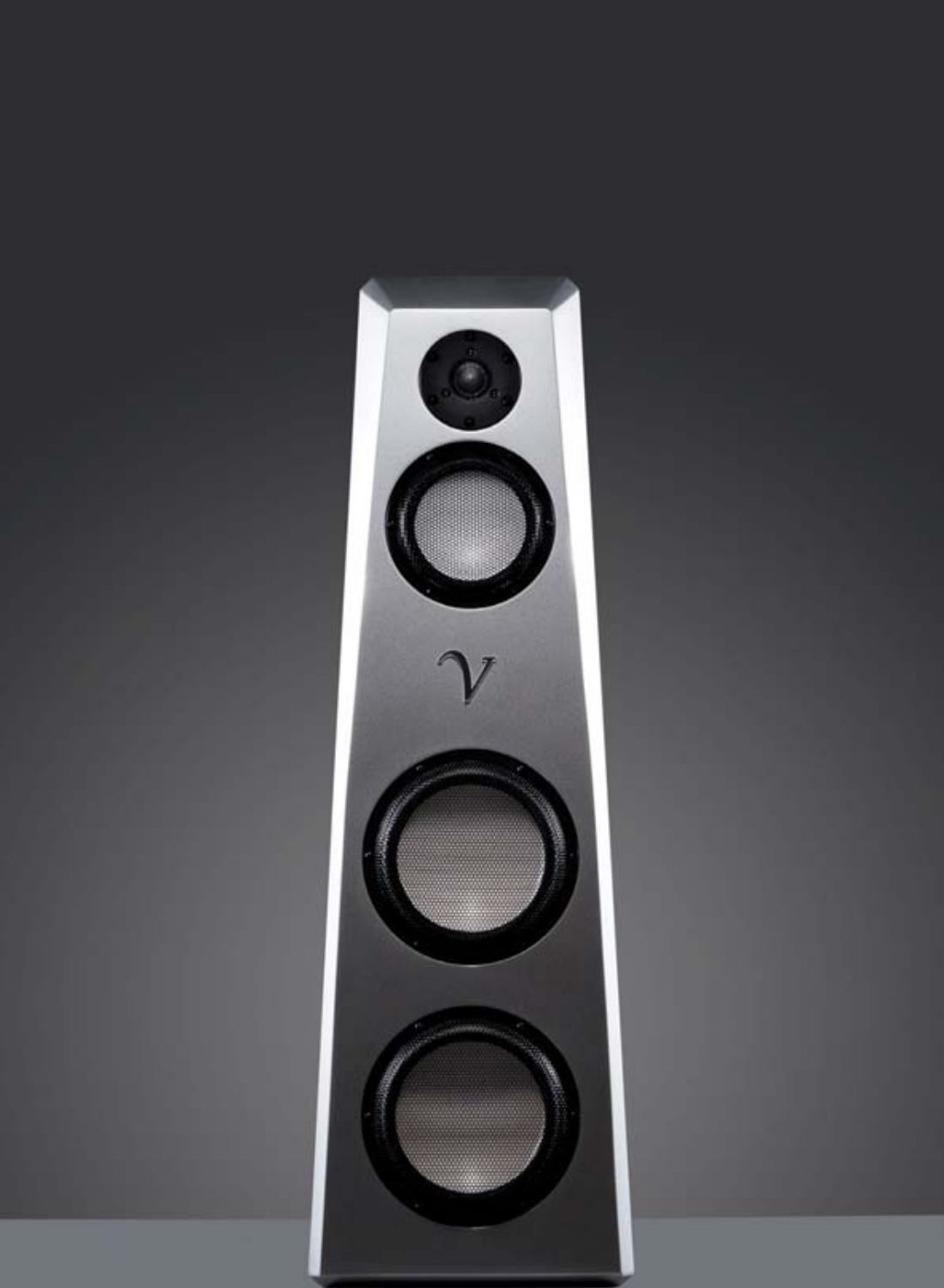Moving to the baffle, we find a unique driver set, the result of a four-year collaboration between Von Schweikert and both Accuton and Scan-Speak.



drivers. Both employ what can only be described as massive, vanishingly lowdistortion motors. (Yet none of this would be apparent from a casual glance at them through the perforated, concave curvature of their protective black grilles.)

The proprietary doping compound applied to the Scan-Speak beryllium 1" dome and its large rubber surround is also the result of a long-term collaboration between Albert and Scan-Speak, in an effort to prevent even the slightest perception of harshness.

The 3" aluminum-foil ribbon used for the Rear Ambiance Tweeter was designed by European speaker-maker RAAL, and boasts an upper frequency extension of 60kHz.

The crossover is constructed from the finest parts available, with all final components selected by ear. This particular crossover circuit, unique to Von Schweikert Audio, is a time-andphase-aligned design that represents the latest iteration of its ever-evolving Global Axis Integration Network. With a goal of sonic "invisibility," the crossover leverages the advantages of servo-control and the use of very few parts in series with the drive units. Most of the constituent components are in parallel ground shunts to control phase and impedance. The crossover parts are hyper-expensive—including premium devices from Duelund, as well as Jensen copper foil and Teflon/beeswax bypass caps. The main capacitors are Mundorf Supreme Gold/Silver/Oil. All inductors are copper foil, resistors are Mundorf metal film, and all internal wiring is Delphi's MasterBuilt Single Crystal Copper.

# Into the Fray

Fortunately for me, the driver who delivered the large crates containing the VR-55 Aktive loudspeakers was willing to help me get them down my stairs and into my listening room—for a small gratuity. Extricating these speakers from their wooden shipping crates and getting them positioned in my room was relatively straightforward, but would have been a bit of a challenge to accomplish singlehandedly. The assistance of at least one other person should be considered mandatory for installation and setup.

Initially, the pair I was going to review was to have shipped to me directly from its official introduction at RMAF 2014, but there was a slight change of plans. During that initial exhibit, Albert heard some minor issues he felt he could successfully address. As a result, when the VR-55s arrived at my home in late January, they were not only improved, but also very well broken-in.

I began by placing them in the same locations as my longtime reference VR-5 Anniversaries, and over the next few hours of nudging them this way and back, toeing them in and out, I finally honed in on a location that offered the best compromise of timbre, coherence, and spatial information.

#### SPECS & PRICING

Driver complement: Two 8" woofers, one 6.5" midrange, one 1" tweeter Frequency response: 16Hz–40KHz (–6db); 21Hz–40kHz (–2dB) Sensitivity: 90dB @ 1w/1m Total system distortion: 0.5 percent at 90dB Impedance: 8 ohms Aktive/4 ohms Passive Recommended power: 20–200 watts (Aktive), 100–500 watts (Passive) Subwoofer amplifier power rating: 525 Watts

Dimensions: 14" x 42" x 28" Weight: 186 lbs. Price: \$60,000

**VON SCHWEIKERT AUDIO** 

1040-A Northgate St. Riverside, CA 92507 (951) 682-0706 vonschweikertaudio.com info@vonschweikertaudio.com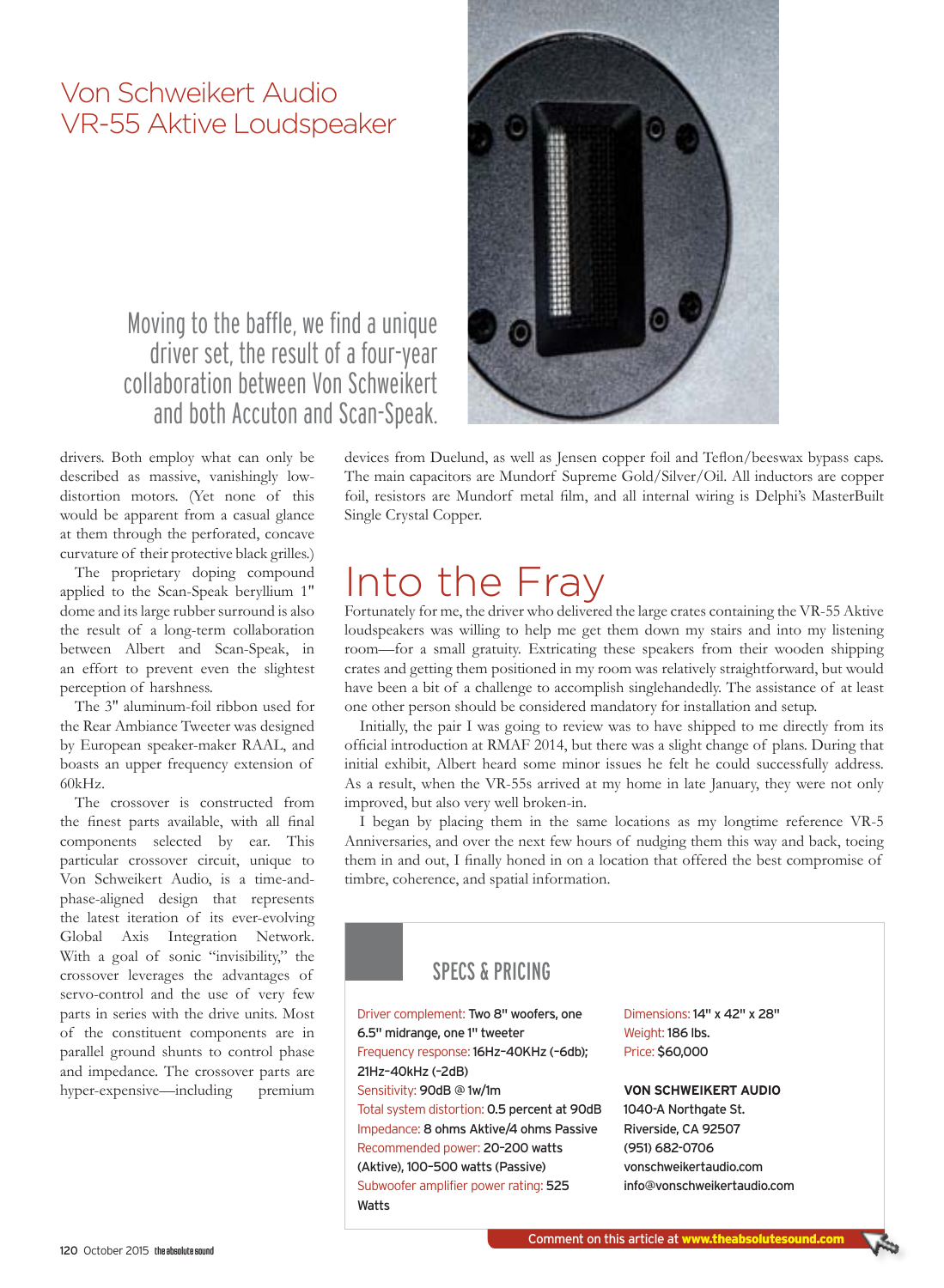When it came time to install the floor spikes, I noticed that each speaker had two slightly differently sized pairs, with about a half-inch height discrepancy between them. After a quick call to VSA, I learned that there was a reason for this: The additional upward canting of this set of unequal footers was



designed to offer just a bit more focus and tonal accuracy than using four footers of identical height. VSA suggested that the taller pair go under the front baffle and the shorter set under the amplifier at the speaker's rear.

Once I had the speakers suitably positioned and spiked, the real magic began. Normally, settling on that final placement would be the end of the room integration process, but with the VR-55 Aktive it proved to be just the beginning. Over the next few days, by taking advantage of the remarkable fine-tuning abilities offered by both the woofer and rear ambiance tweeter controls, I was able to achieve a bass coherence, depth, and impact, overall tonal balance, and degree of spatial re-creation considerably more refined and accurate than I'd been able to realize with the VR-5 Anniversary (which had nonetheless been remarkable), or with any other loudspeaker that has graced my listening room.

At the time of their arrival, I had four very different sets of monoblocks on hand, each exceptional in its own right, and seemingly perfect to test the versatility of these new speakers.

Given that VSA recommends a power range of only 20 watts on the low end to 200 watts or more for the VR-55 Aktive, I was curious to see how the exquisite Channel Islands Audio VMB-1 40W monoblocks (no longer in production) would fair. They employ an exceedingly simple circuit built around the National Semiconductor LM3886, feature a robust power supply, and are capable of creating some of the most organic midrange I've ever heard from a non-tube amplifier. The results were surprisingly satisfying for such incredibly affordable amps (their original retail was \$999/pr.). Their tube-like midrange tone and bloom dominated, while their slightly forward presentation was still apparent.

My only real complaint about the VMB-1 had been its inability to handle large dynamic swings at a decent, even small-room-filling volume. This was no longer a problem. They now exhibited an abundance of dynamics that, without the VR-55 Aktive's on-board mono amps, would have been unachievable.

Next up were my longtime reference Class D mono's, the Channel Islands Audio D-500 MKII. With those hitched to the speakers, I was treated to all their seductive qualities. The D-500 MKII has always offered some of the most liquid midrange combined with outstanding pitch definition, extension, and slam in the lowest registers of any Class D entrant I've heard. (Keep in mind that VSA chose CIA to build the 525-watt mono amplifiers for the Aktive VR-55, and for good reason.) The D-500 MKII's primary weakness is how they handle the spectrum above roughly 4kHz. They just don't have all of the grace and poise offered in that region by the very best Class A or AB tube or solid-state entrants.

Next into the fray were the late John Ulrick's last iteration of the Spectron Musician III Mk2 SE, with all the upgrades, V-Caps, Super-Effect Bybee Purifiers, and premium fuses. In their mono configuration, these behemoths deliver an absurd 2000 watts into 8 ohms! These signature editions of the Musician III Mk2 SE's showed why many consider the

Spectron to be in a class of its own utterly quiet, superb microdynamic resolution, jolt-you-out-of-your-chair dynamics, and midrange bloom that is a cut above, especially for Class D. Honestly, I still find a bit to quibble about when it comes to how they handle the top three registers, but they are exquisite amps, nonetheless.

Last up were the Pass Labs XA160.8s. These seductive 160-watt, pure Class A monos are the latest creation from the brilliant mind of Nelson Pass, and they reconstruct music in a manner that satisfies both heart and intellect so completely that, once they were in place, they never again came out of the system. All further notes for this evaluation were taken with the XA160.8s.

Once I had the speakers suitably positioned and spiked, the real magic began.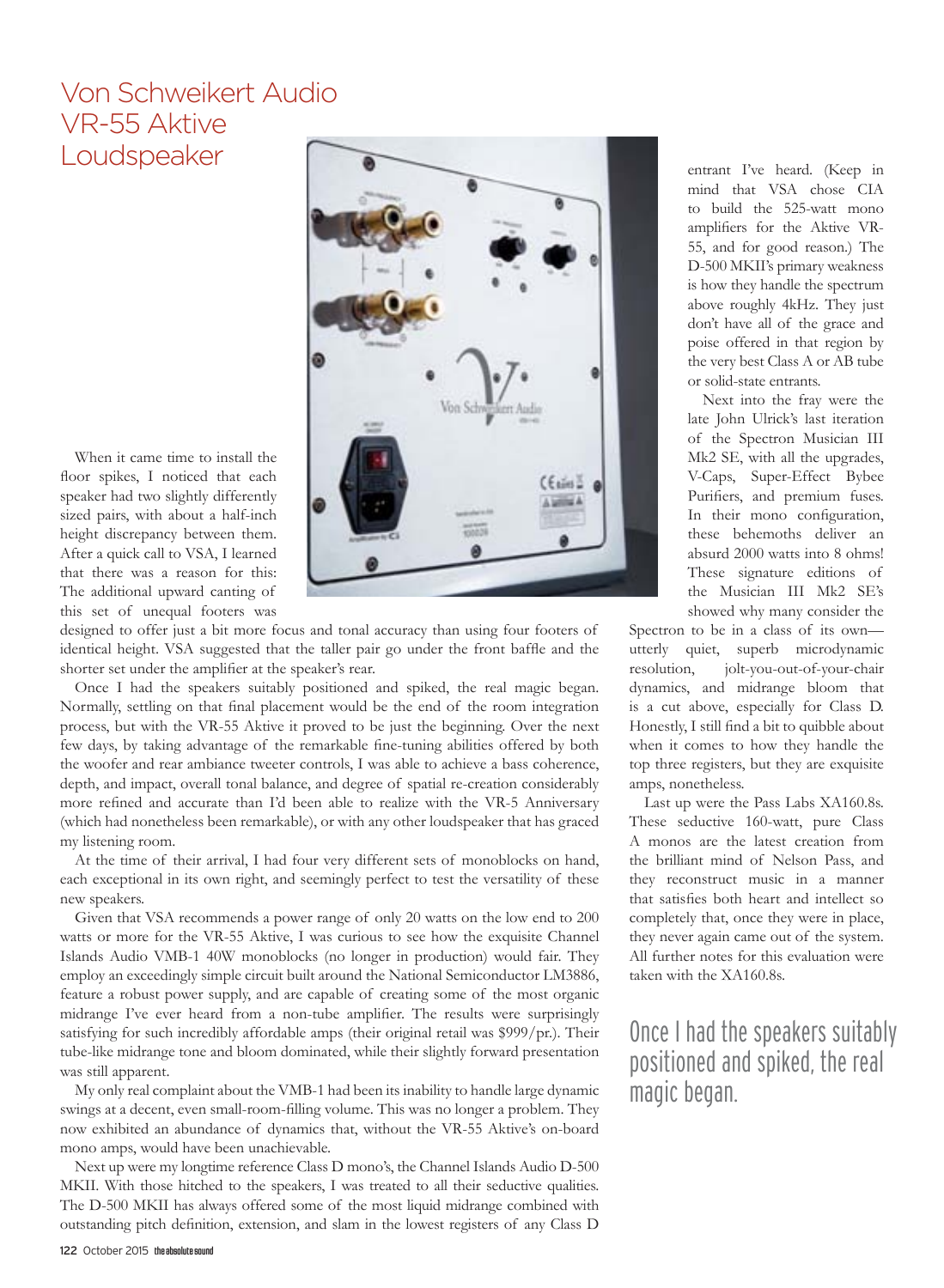# Constituent

It is no secret that I was not completely enamored of the earliest iterations of the Accuton ceramic woofers. Though their transient speed could be intoxicating, they often exhibited a ragged, edgy, resonance that could make them overly aggressive sounding. Rest assured, these aren't your father's Accutons.

Custom fabricated and highly modified, the VR-55's twin 8.5" Accuton woofers use a unique ceramic honey-

comb lattice to which the ceramic cone material is bonded. The standard Accuton drivers do not use this honeycomb support matrix, and as a result are considerably less robust. In fact, they can be easily cracked or punctured with only the pressure of your finger. These custom-built drivers are astonishingly fast, with rise and settle times rivaling—possibly surpassing the best I've heard from any driver of equivalent size. In addition to possessing

this astonishing transient prowess, they tender a remarkably natural and accurate timbre, completely free of audible ringing or resonance to my ears, and very high in fine detail, pitch definition, and harmonically rich and accurate tonal color and texture.

As well as having the ability to accurately execute blisteringly fast and precise transients, the woofers play very deep. VSA's claim that they are only 2dB down at 21Hz in this alignment seems completely realistic from both my rudimentary measurements and from extended listening. I've only heard a handful of speakers, all over \$100,000, that approach the bass-range power, weight, accuracy, and transient responsiveness the VR-55 Aktive.

There is a remarkably similar familial openness and transparency to the 6.5" midrange driver, fabricated of the same honeycombed, ceramic-coated materials as the woofers. Here again, the transient response of this driver is unnerving, and the degree to which it preserves timbral correctness throughout its wide bandwidth is remarkably hard to fault. Unrelentingly revealing and hard-hitting, it does not tend toward any of the usual congestive artifacts or ringing common in lesser ceramic (or non-ceramic) designs.

Midrange with the VR-55 Aktive is laden with texture and dimension, rich in detail, and replete in harmonic bloom. Instrument fundamentals from piano, violin, guitar, and especially the human voice, are rendered so realistically that they seem to conjure a living, breathing quality. The VR-55s offer some of the most beautiful, smooth, and expressive midrange I have had the pleasure of hearing—they are so engaging and articulate, so completely expressive and fluent, they almost burst with life.

While beryllium dome tweeters have been favored for their comparatively lower mass and the resultant speed that affords, in many applications, they could become overly assertive, affecting the overall system coherence and integration and making the system sound a bit discontinuous and bright.

The collaboration between VSA and Scan-Speak has resulted in an extraordinary tweeter. While the off-the-shelf version is unquestionably very good, after all the



The result is a very open, articulate top end that seems capable of adeptly and masterfully handling just about any high-frequency signal at any reasonable volume. Over my listening period, the tweeter never lost its overall effortlessness and articulation, and not

> once did it draw attention to itself; it simply revealed the music. If there is a more natural-sounding, more resolute 1" beryllium dome tweeter in production as of this writing, I've not heard it.

The result is a very open, articulate top end that seems capable of adeptly and masterfully handling just about any highfrequency signal at any reasonable volume.



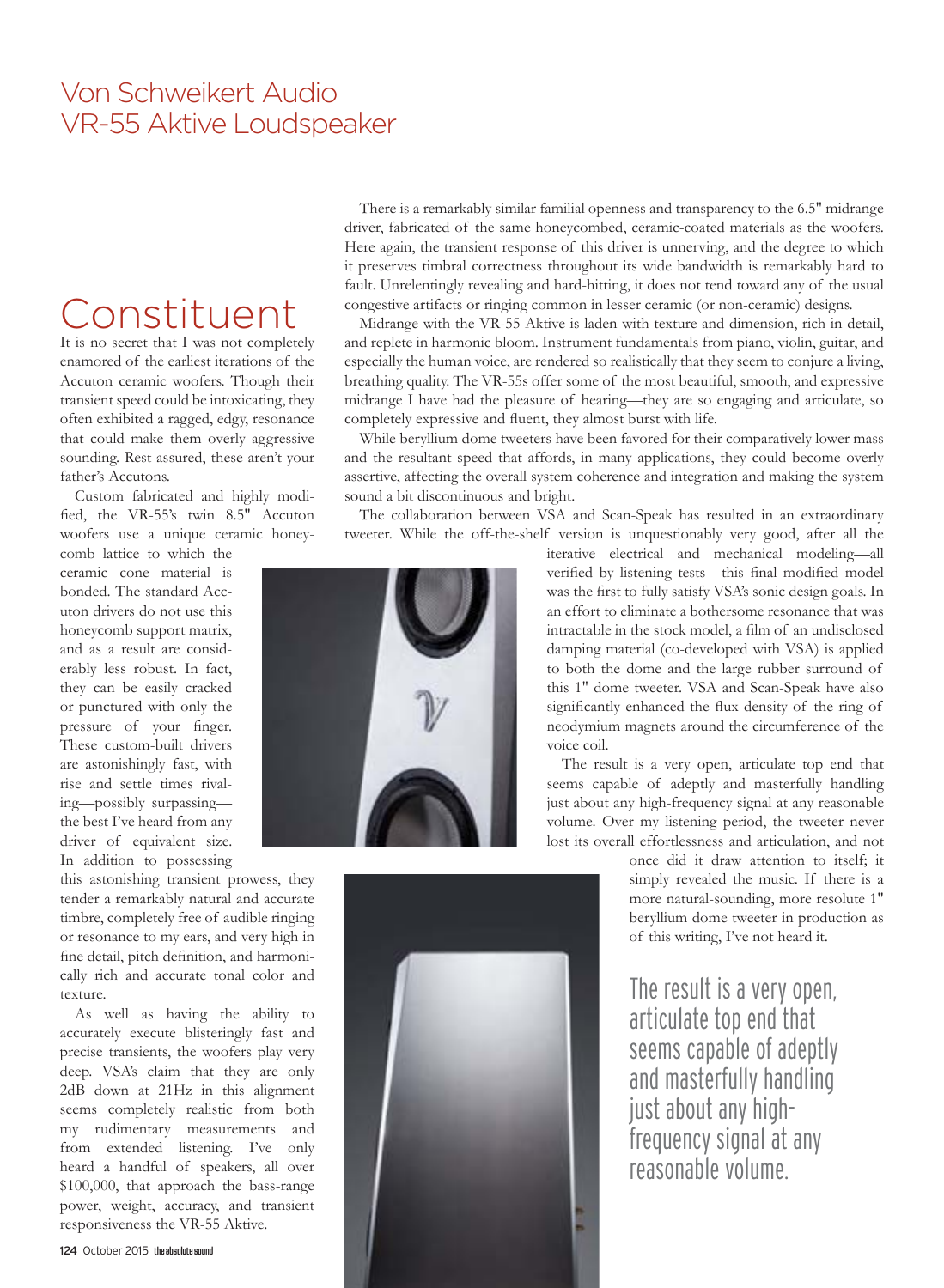Treble with this modified Scan-Speak tweeter is focused while delivering an unbelievably open and spectacularly airy top end. Uppermost registers are articulate with no sign of sterility or glare, and are rendered with an inescapable sense that there is nothing left unrevealed. The listener is treated to pure and uncongested detail, with vivid attack and seemingly endless ambient decay (recording permitting, obviously). The sheer totality of their reproduction of the sound of cymbals and triangles is exceptional, with the kind of shimmery warmth that you would hear live.

The VR-55 Aktive's sophisticated GAIN crossover delivers only high-frequency reverberant information from the recording to the rear leaf tweeter. When the rear tweeter's transparent contribution is combined with the overall front wave launch, the VR-55 creates a spaciousness and depth of field that very few speakers can approach, let alone equal. The result is a loudspeaker that speaks with one voice; driver and crossover coherence is among the smoothest I've heard.

### Aggregate

My initial reaction to this extraordinary loudspeaker's voice was identical to the one I had at the introduction of the Magico Q7 at the 45<sup>th</sup> annual CES in Las Vegas, January 2012. I'm not saying that the VR-55 sounds *exactly* like the Magico Q7; rather, its level of performance so closely mimicked that haunting experience—the creation of

an unqualified suspension of disbelief, the sense that I was in the presence of a live performance and not a loudspeaker—that I was beside myself with astonishment. When you recall that the VR-55 sells for one-third the price of the Q7 (in 2012), that makes the experience all the more remarkable!

Right from the crate (as noted, they were well broken-in), the VR-55s offered uncanny broadband pitch definition; lucid, airy, and detailed high-frequency performance; a vibrant, engaging, and tonally pure midrange; deep, articulate, impactful bass—and an unnerving level of transparency and transient speed.

Their ability to recreate a wide, deep, and *realistically sized* stage is second to none, thanks to both the physical baffle and crossover designs. Images within the stage are not only precise and rock-solid in placement, but also exhibit an unmistakable accuracy of size and shape. In this regard, the VR-55 Aktive is masterful, and handily bests many speakers I've heard at even three times their price.

Sound waves radiate in spherical patterns, so speakers that use narrow, contoured baffling (to minimize surface area around the drivers) and time-aligned crossovers—such as the VR-55 Aktive—

will necessarily offer more accurate imaging and more articulate staging than speakers using otherwise equivalent drivers mounted to a wide, flat, constant-width baffle with no time-alignment.

With complex passages like the opening from Prokofiev's *Scythian* Suite, or in the re-creation of the delicacies of massed strings, the speaker's ability to unravel dense and often complex layers of sounds is exceptional. It presents those layers without the slightest hint of congestion or indistinctness and with an ease bordering on effortlessness, all the while rendering such passages with indisputable tonal accuracy and texture.

If my descriptions of the drivers and of their performance give you the impression that this speaker is exceptionally transparent and wildly dynamic, you'd be correct. From the subtlest microdynamic expression to the most startling macrodynamic explosions, the VR-55 Aktive is astonishing at reconstructing the speed and scale of big musical moments. While I hesitate to compare their transient speed and dynamic prowess to that of a horn speaker, the reference seems fitting if only to convey the degree to which the VR-55 Aktive excels at the things that horns at excel at. They consistently express dynamic

This heightened resolution affords a more musically expressive context and a degree of realism I'm not used to being treated to from other speakers in this class.

events with a sense of immediacy and control—both under acceleration and deceleration—that is unnervingly lifelike, and virtually unparalleled at anywhere near this price point in my experience.

Taken in combination, the midrange and treble performance of the VR-55 Aktive is more open and more transparent than I can recall hearing from virtually any dynamic loudspeaker. In fact, in this area it rivals the best I've heard from any planar or electrostatic design. In addition, its bass performance—in somewhat varying degrees due to the remarkable pair of custom Accuton drivers and the dedicated 525-watt, fully adjustable mono amp simply needs to be experienced to be fully appreciated. Taut, deep, and lightning-fast, it differentiates pitches and timbres with an ease and accuracy that are nearly unmatched. Try as I might (and believe me,

I really tried), I could not detect the faintest hint of ringing, resonance, or driver distress during any of my auditions.

VSA has published the total system distortion for the VR-55 Aktive as being just 0.5 percent at 90dB. Given this, it's not surprising that one of the speaker's strongest suits is its transparency and resolution. The experience of listening to doubled (or any multiple) voices or instruments such as in duets and chorales, or with strings *en masse*, is nothing short of revelatory. The individual voices in such passages are more readily and effortlessly

delineated and identifiable as discrete voices. Yet that very individualism also allows them to emerge as more musically connected, more relevantly woven together. This heightened resolution affords a more musically expressive context and a degree of realism I'm not used to being treated to from other speakers in this class.

Inconsequential and inadvertently captured concert-hall noises such as a creaking chair, an air-handler blower, a cough from the audience, or the closing of a door somewhere off-stage are all revealed to be *exactly* what they are, rather